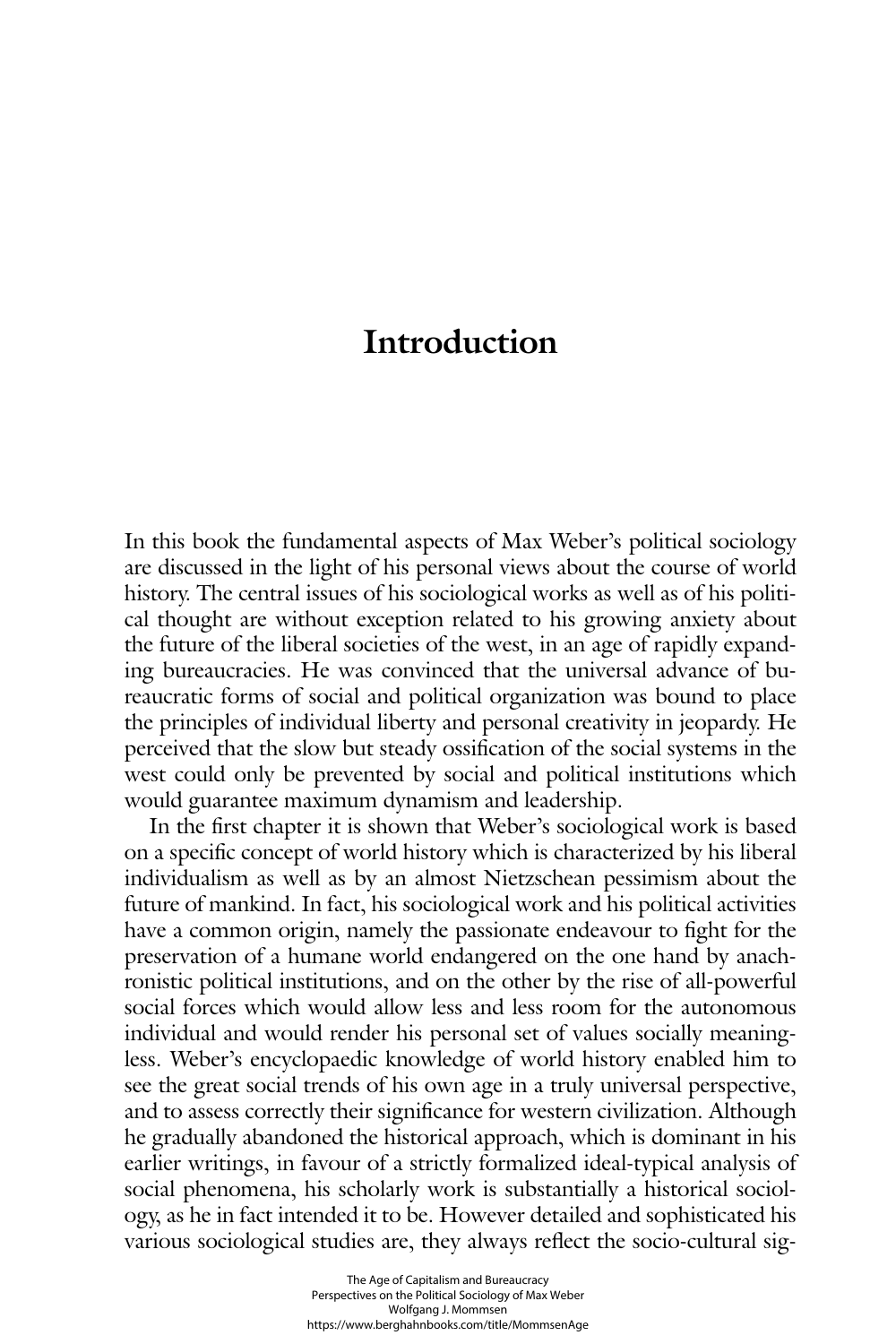nificance of the respective social phenomena in a truly universal-historical perspective.

Max Weber's passionate championship of a German national imperialism seems at first sight to have little in common with his views about the future of western societies. In fact it even stands in strong contrast to his own conclusions about the nature of imperialism. Yet a close inspection reveals that Weber's imperialistic convictions are also embedded in this broad perspective of the future course of world history. In the final analysis Weber's liberal convictions strengthened his imperialistic zeal, at least in the 1890s. Weber thought that in the foreseeable future the nation state was likely to remain the basic unit of world politics, and hence he never hesitated as a citizen to identify himself with the political fortunes of his own nation. This was, in fact, totally compatible with his views about the role of nation states in history. The permanent struggle of the nation states against one another, whether through diplomatic or through economic means, was not only inevitable, but also a major source of political dynamism. However, he considered a high degree of dynamics and mobility to be essential ingredients of free, or, as they would be termed today, 'open' societies. Hence it was not unreasonable to identify himself with German 'world politics' on the one hand, and simultaneously to analyse the nature of imperialism in a thoroughly scholarly manner.

Absolutely central in Weber's thinking is the question of the social and cultural consequences of modern capitalism which he himself described as one of the great revolutionary forces in world history. Weber carefully researched into the origins of capitalism, and discovered that its rise was inseparably connected with those bourgeois values which were to be found in their purest form in Puritanism. He, indeed, was proud of this, and at times he demonstratively called himself 'a member of the bourgeois classes'. Yet, as is shown in the third chapter, Max Weber was anything but a blind partisan of modern capitalism. He analysed elaborately the social consequences of modern industrial capitalism, and he did not try to pass over its dehumanizing aspects. He pointed out that 'formal rationality' of capitalist institutions is necessarily associated with 'substantive irrationalities'; in this respect he largely anticipated Herbert Marcuse's criticism of the capitalist order. Yet he was firmly convinced that an easy alternative was not at hand. The solution suggested by Karl Marx was, in his opinion, incapable of solving the essential problem of how to preserve a maximum of individual freedom in industrial societies. Contrary to Marx he argued that the key issue was not the distribution of property, but the actual control of the managerial positions, for the latter rather than the former are the actual source of economic power. Therefore the nationalization of the means of production was unsuitable for the emancipation of the workers from 'alienation'; on the contrary it would make things worse, in as much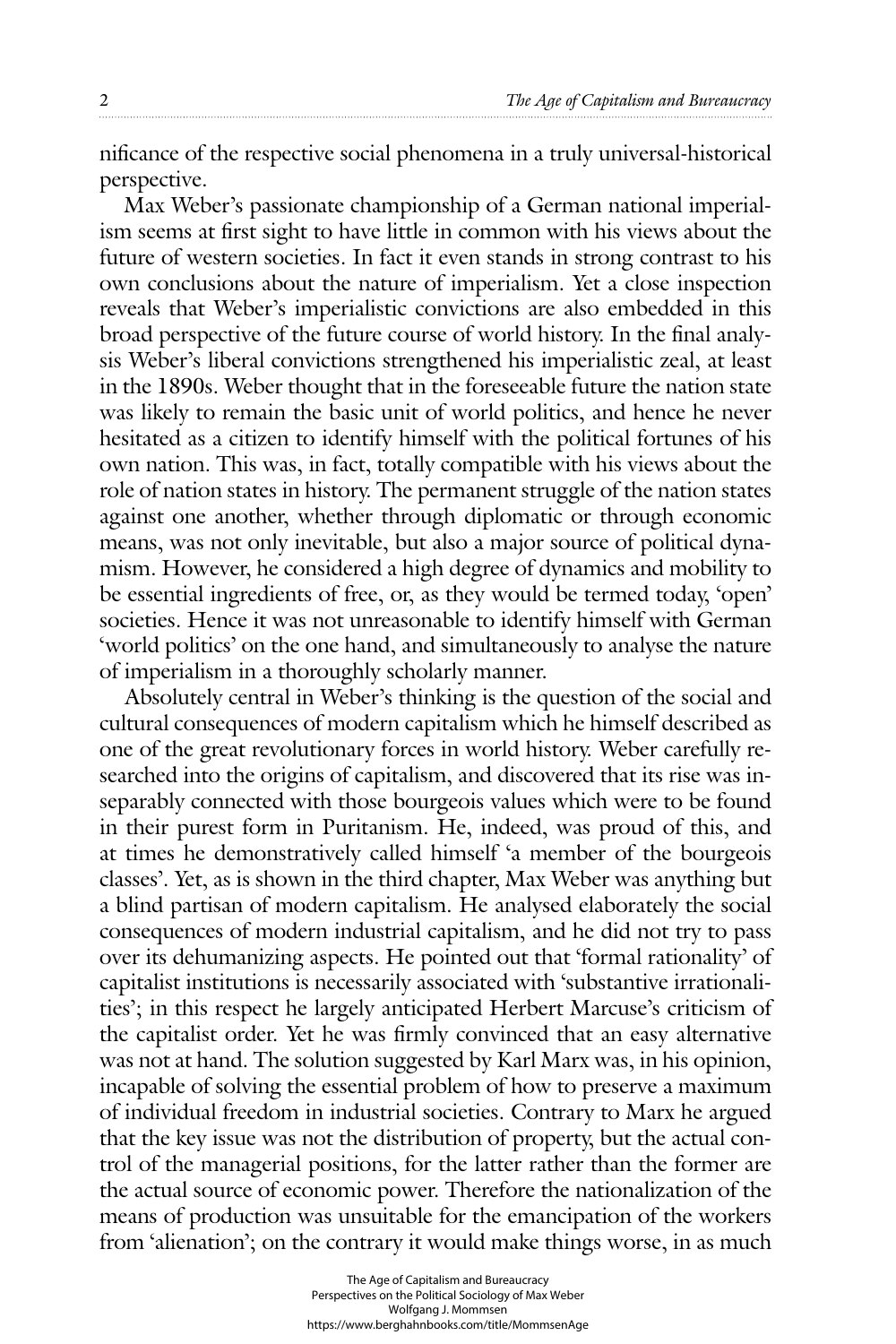as the workers would become the helpless prey of impersonal bureaucracies. Whatever the shortcomings of his position may have been otherwise, the truth of part of Weber's criticism of traditional Marxism has been shown by historical developments since his sudden death in 1920. It follows from this that Max Weber was a staunch defender of a competitive capitalist system. Although he did not deny that capitalism was very far from being the best of all possible systems, he thought that for the time being at least it deserved preference over all other possible economic systems, for it alone guaranteed maximum social mobility. Under given conditions capitalism presented the best chances for the preservation of individual freedom and creative leadership in a bureaucratic world.

In his political sociology as well as in his political writings Weber was, for much the same reasons, primarily concerned with the problems of leadership. His famous ideal-typical theory of 'three pure types of legitimate domination' classifies the various forms in which political authority is considered legitimate in the opinion of the ruled; yet it also shows that no government can altogether dispose of an element of personal rule. In the fourth chapter the problem is raised of how Weber's concept of parliamentary democracy fits into the theory of the 'three types of legitimate domination'. Surprisingly it turns out that democratic rule is defined by Weber in his context as an anti-authoritarian version of charismatic domination rather than as a value-rational version of legal domination. This has important consequences for the evaluation of Weber's concept of democracy.

In the last chapter these observations are integrated in a comprehensive interpretation of Max Weber's political philosophy. He considered the main question of his day to be how to check the rise of impersonal bureaucracies, and thus how to provide for effective leadership. Therefore he eventually turned to the extreme device of advocating what he called a 'plebiscitarian leader-democracy'. Great politicians with charismatic quality should help to preserve a maximum of mobility in bureaucratic structures. They ought to keep democracy alive in spite of bureaucratic institutions, and to infuse new aims into the social process on the basis of the confidence of the masses in their charismatic qualities. In other words, they ought continuously to challenge the thoughtless routine of the 'politicians without a calling', and thereby help to keep the 'open society' open, in the face of various social trends which pointed to the eventual emergence of omnipotent bureaucratic structures. Weber's recourse to the 'otherworldly' power of charisma was by no means incidental; it was deeply rooted in his philosophy of history. He sincerely believed that there was no other means of fighting for a maximum of individual liberty and humanity in a bureaucratic age. It may well be that not all of his suggestions on how to solve the basic problems of western civilization will